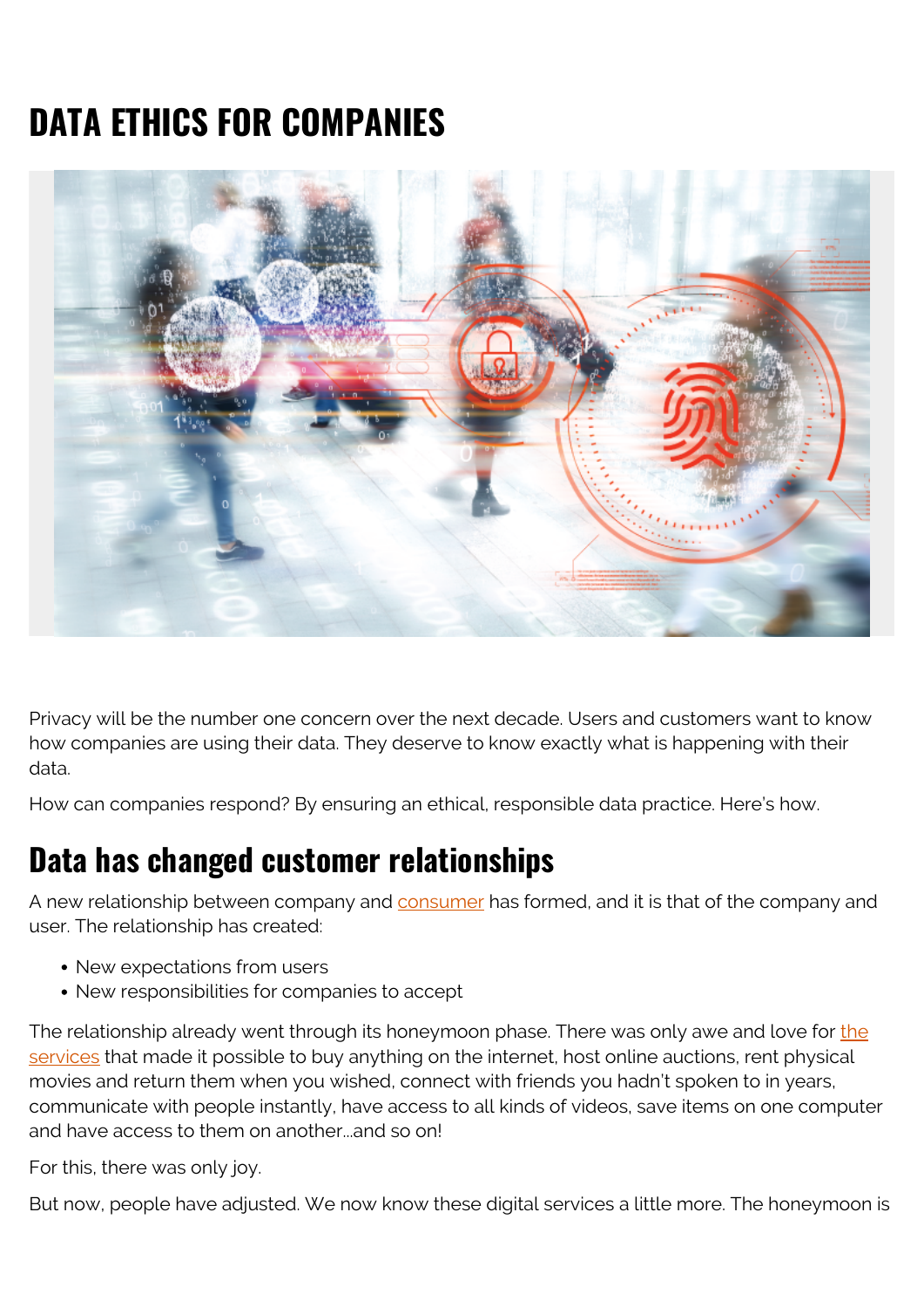over. It's no longer a love-only relationship…now, it's complicated. There is more to it. And, while companies are in a good position to carry on (financially, legally, [warehouses of data,](https://blogs.bmc.com/blogs/data-lake-vs-data-warehouse-vs-database-whats-the-difference/) an uninformed Congress), people are withdrawing and questioning the services and practices of these companies.

To withdraw is to recognize oneself. With it are personal boundaries and the sense that one has both a private and public life. People want to:

- Reexamine the relationships they started with companies
- Hit a reset button
- Sign new user agreements

The users want data privacy. Privacy is central to leading an ethical company. But how do companies do it?

# **4 steps to building an ethical data practice**

Data ethics and responsibility is [a practice](https://blogs.bmc.com/blogs/practice-vs-process/), an ongoing pursuit. Defenses like "Well the user signed the terms of service years ago" are no longer acceptable.

Today, users want to see companies respect them, respect their data, in exchange for a service that delivers value. Here are four things companies must do to respect their users:

# $8<sub>bmc</sub>$

#### **Ethical Data Practices for Companies**

4 Steps to Data Responsibility

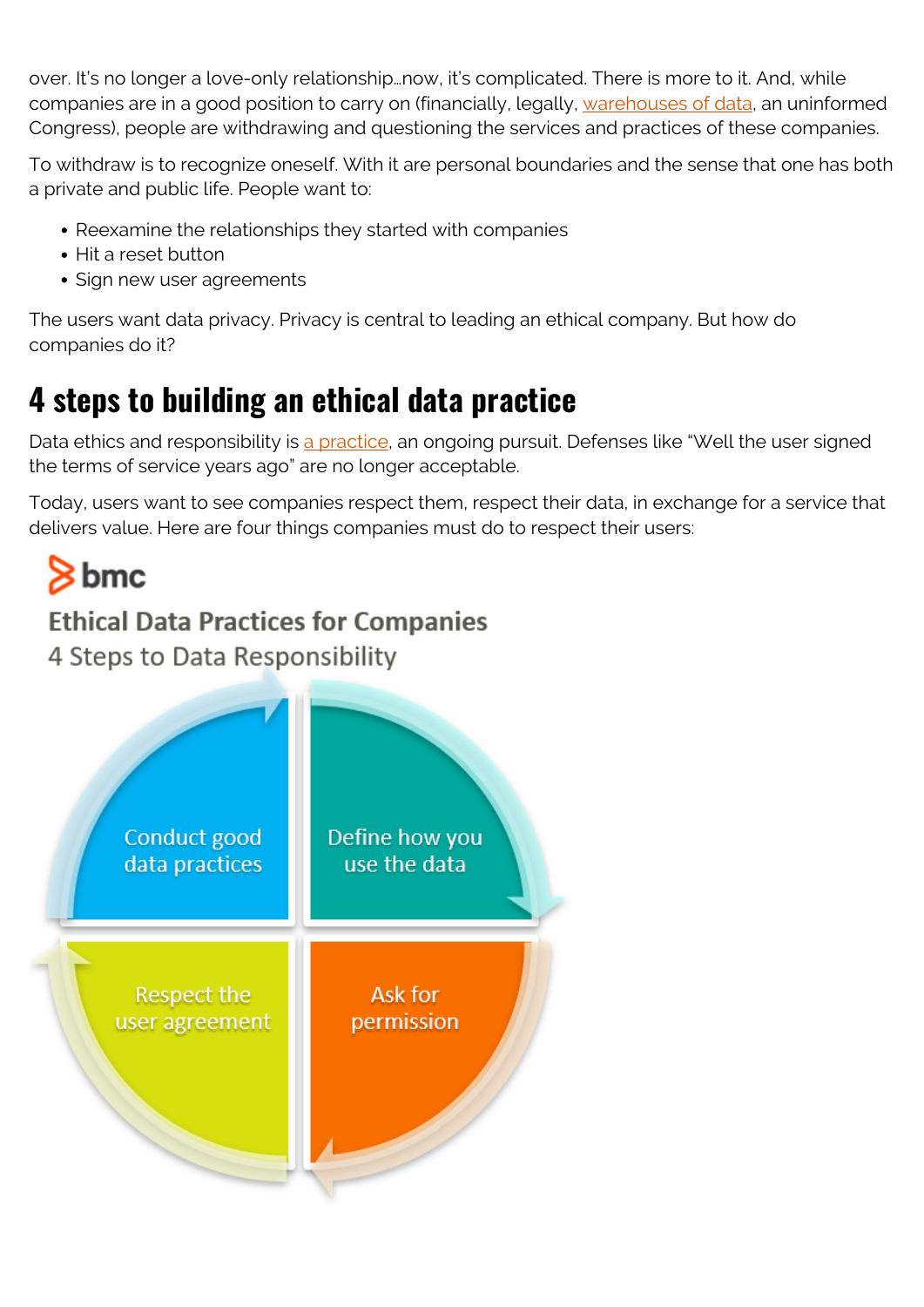#### **1. Define how you use the data**

Data collection is one thing, but how that data is to be used is another. [Unstructured data sources](https://blogs.bmc.com/blogs/structured-vs-unstructured-data/) allow for corporate two-facing. To avoid any misunderstanding, companies should state:

- 1. Exactly what data they are collecting.
- 2. How they will use that data.

Apple's brand new data ['nutrition label'](https://www.theverge.com/2020/11/5/21551926/apple-privacy-developers-nutrition-labels-app-store-ios-14) is a start, but the label only states what is being collected—not the how. It also sets a standard for all apps on its service, but what of Apple's service itself?

#### **2. Ask for permission**

There are two aspects to getting permission from users:

- 1. Offer various data privacy settings to the user.
	- The basics are: "Share your data with the company", "Allow your data to be analyzed", "See your own data", "Delete all your user data."
	- Specifics will depend on the industry.
- 2. Ask for permission, when possible, to explore analyzing user data in new ways.

#### **3. Respect the agreement**

Trust is broken when the company breaks the user agreement. Period.

A company should not break the user agreement. If they wish to explore a new concept with services, then ask for permission.

Now, naturally, some discretion is required because of the nature of competition. The trick of the performer is to keep secrets hidden until the big reveal. And there's the fall back that goes, "It is better to ask for forgiveness, not permission".

While these might motivate a company's actions, and they believe with all their heart what they are doing will blow the user's minds, users today are exhausted and withdrawing from services at high rates. If a company chooses to break the agreement, they should recognize they give a pat on the back to a person with a sunburn. And whether those sunburned customers will return is anyone's guess.

### **4. Conduct good data practices**

After the user accepts the user agreement, the user's data is in the company's hands. It is up to the company to handle the data responsibly. Here's how to handle data responsibly:

- 1. **Protect data.** While the data is in a company's possession, it's likely that the user has entrusted their data to be seen and used only by the company—not other companies the user isn't aware of. Companies should follow good [data security practices](https://blogs.bmc.com/blogs/data-security/).
- 2. **Do not share data.** User data is gathered in confidence that it is used between company and user only. Sharing or spreading that data in any other context is the equivalent to gossip and can lead to unknown consequences.
- 3. **Anonymize data.** Whenever data is accessed internally in any other position than direct